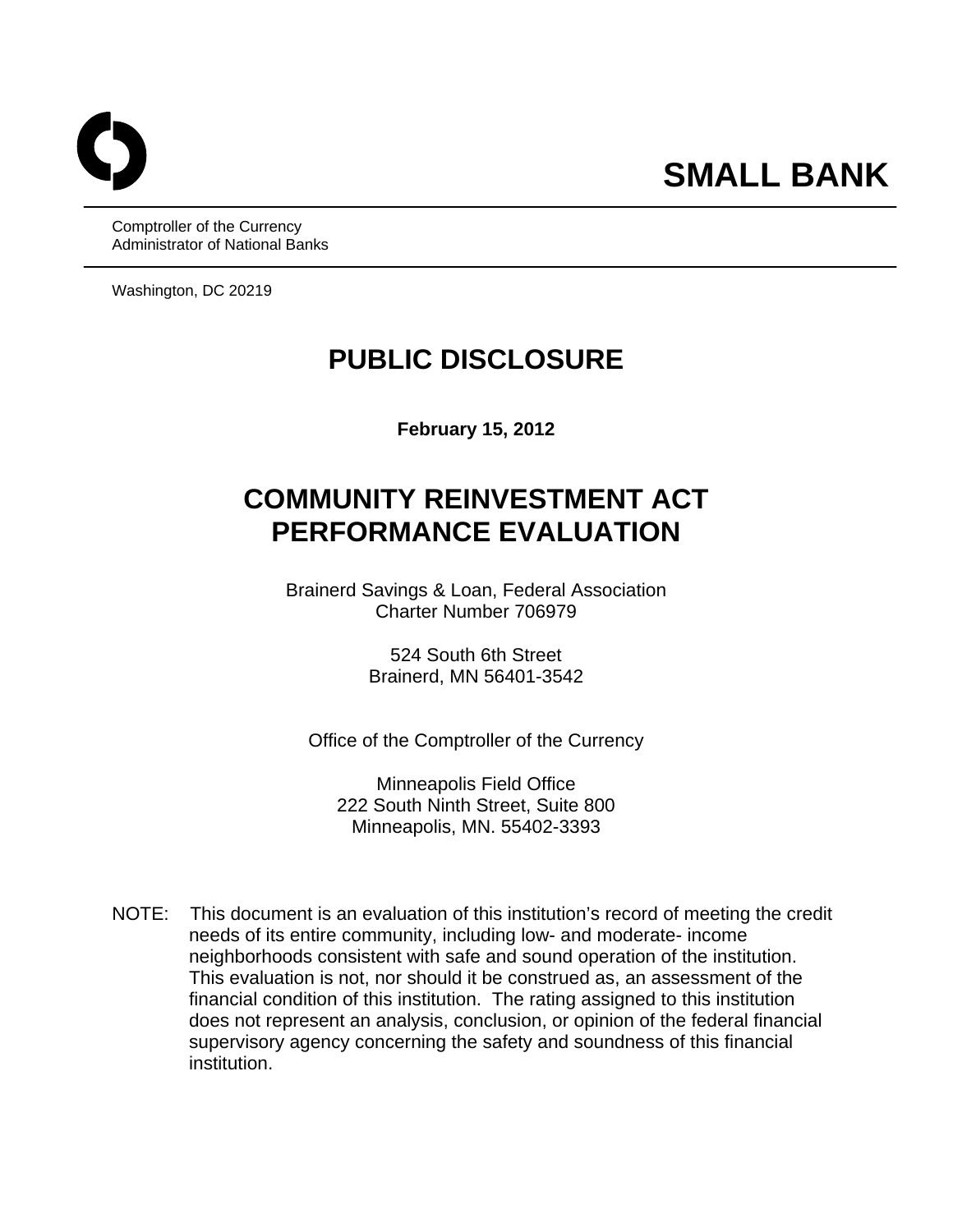#### **INSTITUTION'S CRA RATING: Satisfactory**

The major factors supporting the bank's rating include:

- The Loan-to-Deposit ratio is more than reasonable considering the bank's size, location, financial condition, and local economic conditions.
- A majority of loans originated are located inside the assessment area.
- The borrower distribution reflects excellent penetration of residential real estate loans originated to families of low- or moderate-income when compared to area demographics.
- The geographic distribution of originated residential real estate loans among low- and moderate-income census tracts within the bank's assessment area demonstrates a reasonable dispersion.

## **SCOPE OF EXAMINATION**

We evaluated Brainerd Savings & Loan's (BS&L) record of meeting the credit needs of the community, consistent with the provisions set forth in the Community Reinvestment Act (CRA). The assessment period spanned from August 21, 2006 to February 15, 2012.

Loan sampling was conducted to arrive at conclusions in relation to the bank's lending performance. In order to determine the bank's lending performance, we selected primary products based loan balances as of December 31, 2011. Residential real estate loans are the bank's primary product. These loans represent the largest percentage of dollar volume in the loan portfolio. The table below illustrates the average dollar volume of loans held by the BS&L during the period January 1, 2009 to December 31, 2011.

| <b>Loan Products</b>                 | \$ (000s) | % of Loans |
|--------------------------------------|-----------|------------|
| <b>Residential Real Estate Loans</b> | 43,337    | 85.50%     |
| Non-residential Real Estate Loans    | 4,428     | 8.74%      |
| <b>Consumer Loans</b>                | 1,939     | 3.82%      |
| <b>Construction Loans</b>            | 755       | 1.49%      |
| <b>Business Loans</b>                | 229       | 0.45%      |
| <b>Total</b>                         | 50,688    | 100%       |

*Thrift Financial Report - Average loans held 1/1/09 to 12/31/11* 

A sample of 20 residential real estate loans from the designated period was used to determine lending distributions to borrowers and their geographies. Demographic information from the assessment area was used to assess lending performance. The ratio of the bank's loans to deposits was compared with other local, similarly situated, banks. We reviewed the area's financial, economic, and other environmental factors with members of bank management and discussed these factors with a community contact whose work involves the funding of low- and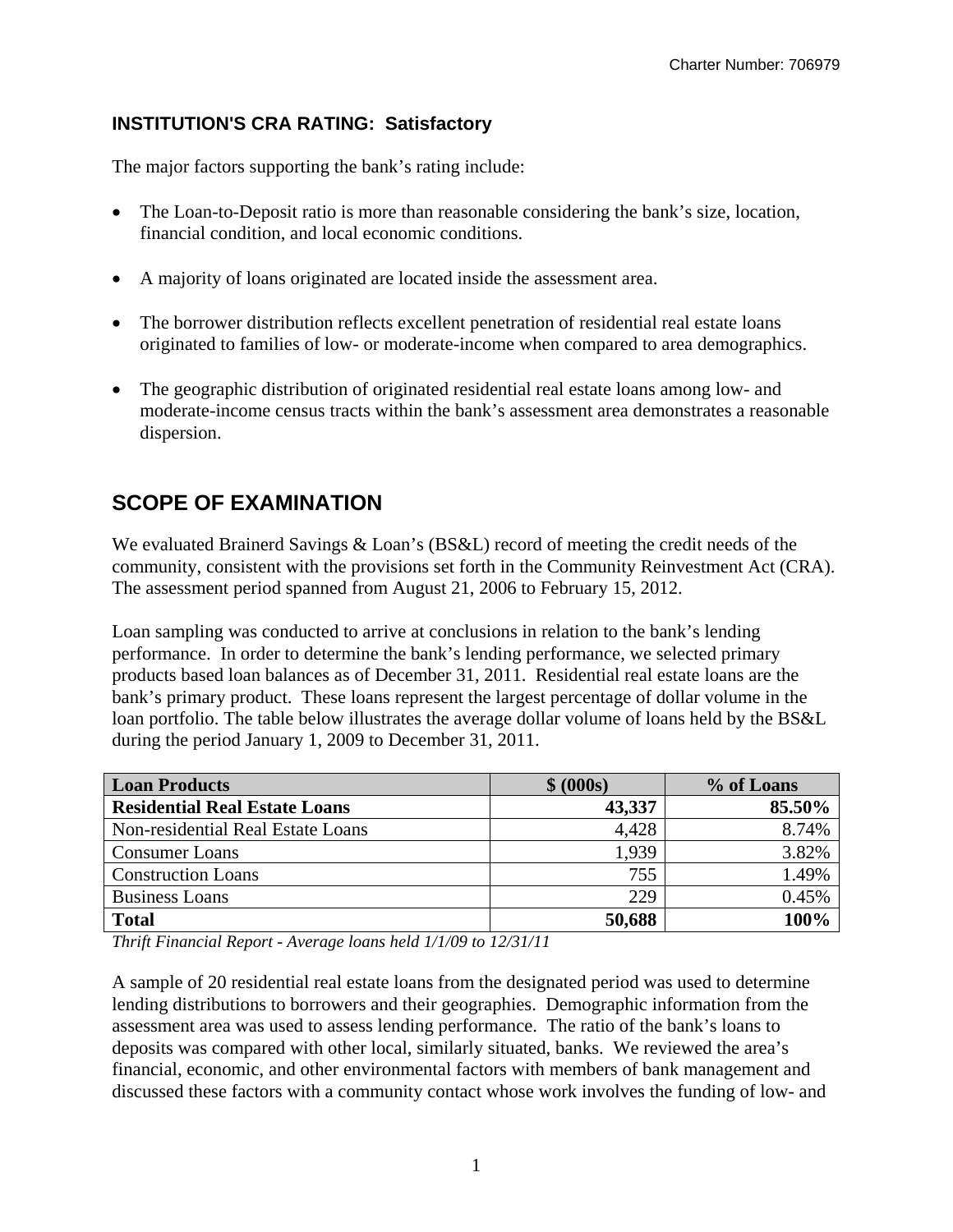moderate-income housing in the bank's assessment area. We used this information to determine what role the bank plays in meeting the lending needs of the community it serves.

## **DESCRIPTION OF INSTITUTION**

Brainerd Savings & Loan is a federally chartered mutual savings and loan association with total assets of \$65.1 million as of December 31, 2011. BS&L is not owned by a holding company. The institution is a traditional thrift with lending focused on single-family mortgage loans for purchase and refinance, construction and construction-permanent financing, open-end and closed-end home equity loans, and consumer loans for a variety of purposes. The institution offers specialty products for low-income and first time homebuyers, and offers a number of mortgage products in-house, and through secondary market sources.

The composition of the bank's asset portfolio is concentrated primarily in residential permanent loans (1-4 family mortgages), representing 65.8 percent of total assets. Other significant asset types include investment securities, representing 14.44 percent of total assets. To a lesser degree, the institution is involved in consumer and commercial real estate lending. The institution's main office is located in Brainerd, Minnesota, with a full-service branch located in the adjoining community of Baxter, Minnesota. The institution does not operate any off-site ATMs.

BS&L received a "Satisfactory" rating on its last CRA examination dated August 21, 2006.

### **DESCRIPTION OF ASSESSMENT AREA**

BS&L has defined its assessment area (AA) to include the Minnesota counties of Crow Wing and the southern portion of Cass Counties. The AA is predominately rural and does not include a Metropolitan Statistical Area (MSA). Total population of the AA is 68,638 people based on 2000 census data. The area includes 16 census tracts, of which two are moderate-income tracts and 14 are middle-income tracts. There are no low-income or upper-income tracts in the assessment area. The two moderate-income census tracts are located in Crow Wing County and span the eastern side of the city of Brainerd.

The bank's AA complies with regulatory requirements and does not arbitrarily exclude any lowor moderate-income tracts.

The bank's offices are located in Crow Wing County, approximately 150 miles to the northwest of the Minneapolis-St. Paul area. The institution's main office is located near downtown Brainerd on Business Highway 371. The branch office is located approximately five miles away in Baxter, MN. The Brainerd Lakes region is a popular vacation and tourism area. Resort and outdoor recreation industries are the major components of the area's economy. The area is rural but does not have an agriculturally-based economy as farm businesses in the AA make up only 3.56 percent of all AA businesses.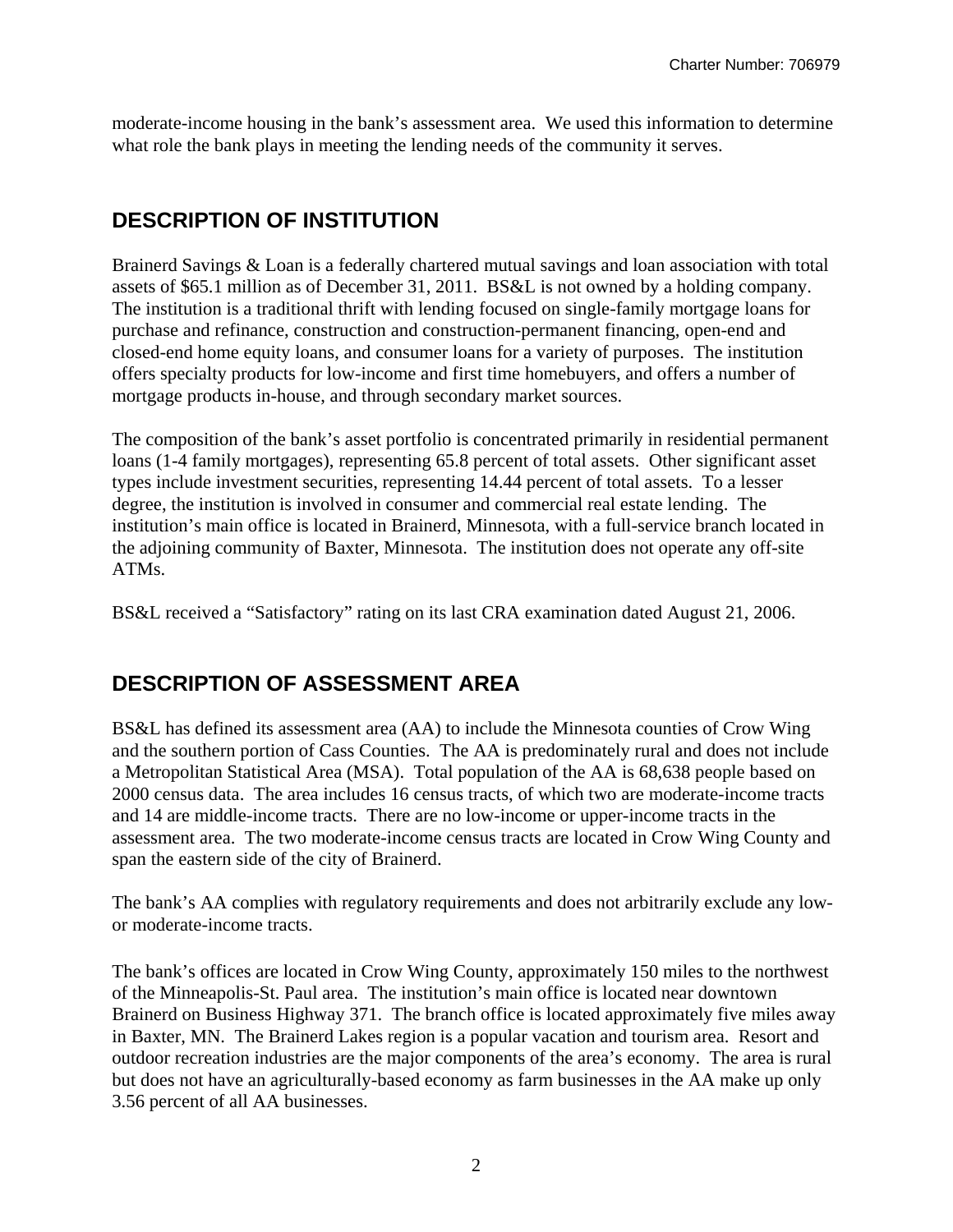Unemployment rates in the area as of December 31, 2011 were 8.5 percent for Crow Wing County and 10.0 percent for Cass County. This unemployment rate is high as compared to the Minnesota average of 5.7 percent and the national average of 8.3 percent. *Source: US Bureau of Labor Statistics* 

| Demographic and Economic Characteristics of the AA |           |  |  |  |  |  |  |
|----------------------------------------------------|-----------|--|--|--|--|--|--|
| Population                                         |           |  |  |  |  |  |  |
| <b>Number of Families</b>                          | 19,168    |  |  |  |  |  |  |
| Number of Households                               | 27,563    |  |  |  |  |  |  |
| <b>Number of Low-Income Families</b>               | 3,462     |  |  |  |  |  |  |
| % of Low-Income Families                           | 18.06%    |  |  |  |  |  |  |
| Number of Moderate-Income Families                 | 3,864     |  |  |  |  |  |  |
| % of Moderate-Income Families                      | 20.16%    |  |  |  |  |  |  |
| <b>Number of Middle-Income Families</b>            | 4,803     |  |  |  |  |  |  |
| % of Middle-Income Families                        | 25.06%    |  |  |  |  |  |  |
| Number of Upper-Income Families                    | 7,039     |  |  |  |  |  |  |
| 36.72%<br>% of Upper-Income Families               |           |  |  |  |  |  |  |
| Geographies                                        |           |  |  |  |  |  |  |
| <b>Number of Census Tracts</b>                     | 16        |  |  |  |  |  |  |
| % Low-Income Census Tracts                         | 0%        |  |  |  |  |  |  |
| % Moderate-Income Census Tracts                    | 12.5%     |  |  |  |  |  |  |
| % Middle-Income Census Tracts                      | 87.5%     |  |  |  |  |  |  |
| % Upper-Income Census Tracts                       | 0%        |  |  |  |  |  |  |
| <b>Median Family Income (MFI)</b>                  |           |  |  |  |  |  |  |
| 2000 MFI for AA                                    | \$44,664  |  |  |  |  |  |  |
| 2011 HUD-Adjusted MFI                              | \$59,200  |  |  |  |  |  |  |
| <b>Economic Indicators</b>                         |           |  |  |  |  |  |  |
| 2000 Median Housing Value                          | \$110,279 |  |  |  |  |  |  |
| % of Households Below Poverty Level                | 10.34%    |  |  |  |  |  |  |

The following table illustrates the demographics of the bank's AA:

*Source: 2000 U.S. Census Bureau* 

Competition from other financial institutions is moderate. BS&L ranks  $13<sup>th</sup>$  in deposit market share among 19 financial institutions. As of June 30, 2011, BS&L's deposit market share was 3.10 percent or \$46 million.

We contacted a member of the Central Minnesota Housing Partnership (CMHP) during this CRA examination. This community contact indicated CMHP has started to obtain funding for some of its programs from government sources rather than financial institutions. Although CMHP now relies less on area banks for funding, the contact noted that BS&L helps to teach a first time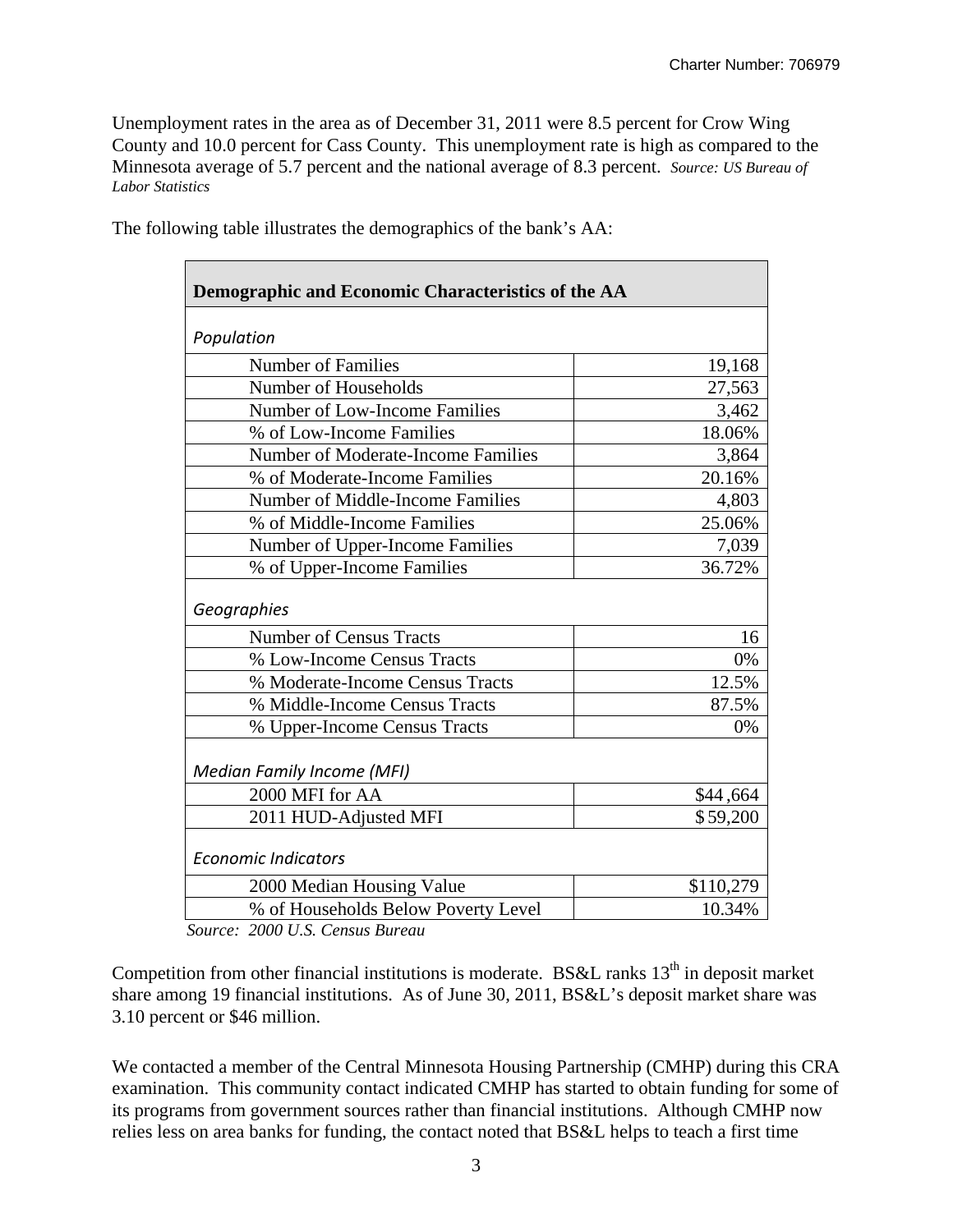homebuyers course known as "Home Stretch". The program was designed by the Minnesota Housing Finance Agency and is administered to low- and moderate-income clients by the partnership. BS&L frequently assists in leading these training courses. The community contact had a positive perception of BS&L and their efforts in meeting community lending and financial education needs.

## **CONCLUSIONS WITH RESPECT TO PERFORMANCE CRITERIA**

The bank's performance under the Lending Test is Satisfactory:

#### **Loan-to-Deposit Ratio**

The bank's loan-to-deposit (LTD) ratio is more than reasonable considering its size, location, financial condition, and local economic conditions in the bank's AA. The bank's average LTD ratio was 122.22 percent based on quarterly Thrift Financial Report data collected since the last CRA evaluation. The LTD ratio fluctuated from a low of 103.40 percent to a high of 127.76 percent over a period from June 30, 2006 through December 31, 2011.

The bank's LTD ratio ranks as the highest among four of the most similarly situated banks within the AA. The financial institutions used in comparison were most comparable in asset size, operate offices within the AA and offer similar loan and deposit products.

The following table illustrates BS&L's average LTD in comparison to similarly situated banks.

| <b>Loan-to-Deposit Ratio</b>       |                 |                          |
|------------------------------------|-----------------|--------------------------|
| <b>Institution</b>                 | Assets (\$000s) | <b>Average LTD Ratio</b> |
| Lakes State Bank                   | 102,194         | 88.73%                   |
| <b>Woodland Bank</b>               | 109,743         | 87.61%                   |
| <b>Pine River State Bank</b>       | 89,352          | 77.57%                   |
| Security State Bank of Aitkin      | 85,433          | 88.23%                   |
| <b>Brainerd Savings &amp; Loan</b> | 65,066          | 122.22%                  |

 *Source: FDIC Deposit Market Share Report and Financial Report Data 6/30/06 - 12/31/11* 

#### **Lending in Assessment Area**

BS&L originated a majority of loans by number and dollar volume inside the AA. Our sample of 20 loans indicated that BS&L originated 85 percent of the loans by number and 88 percent of the loans by dollar volume in the AA. The table below illustrates the bank's commitment to lending in its AA.

| Lending in BS&L's AA |                   |      |                 |      |       |                  |      |         |      |         |  |
|----------------------|-------------------|------|-----------------|------|-------|------------------|------|---------|------|---------|--|
|                      |                   |      | Number of Loans |      |       | Dollars of Loans |      |         |      |         |  |
|                      | Outside<br>Inside |      |                 |      | Total | Inside           |      | Outside |      | Total   |  |
| Loan Type            |                   | $\%$ | #               | $\%$ |       | \$000s           | $\%$ | \$000   | $\%$ | (5000s) |  |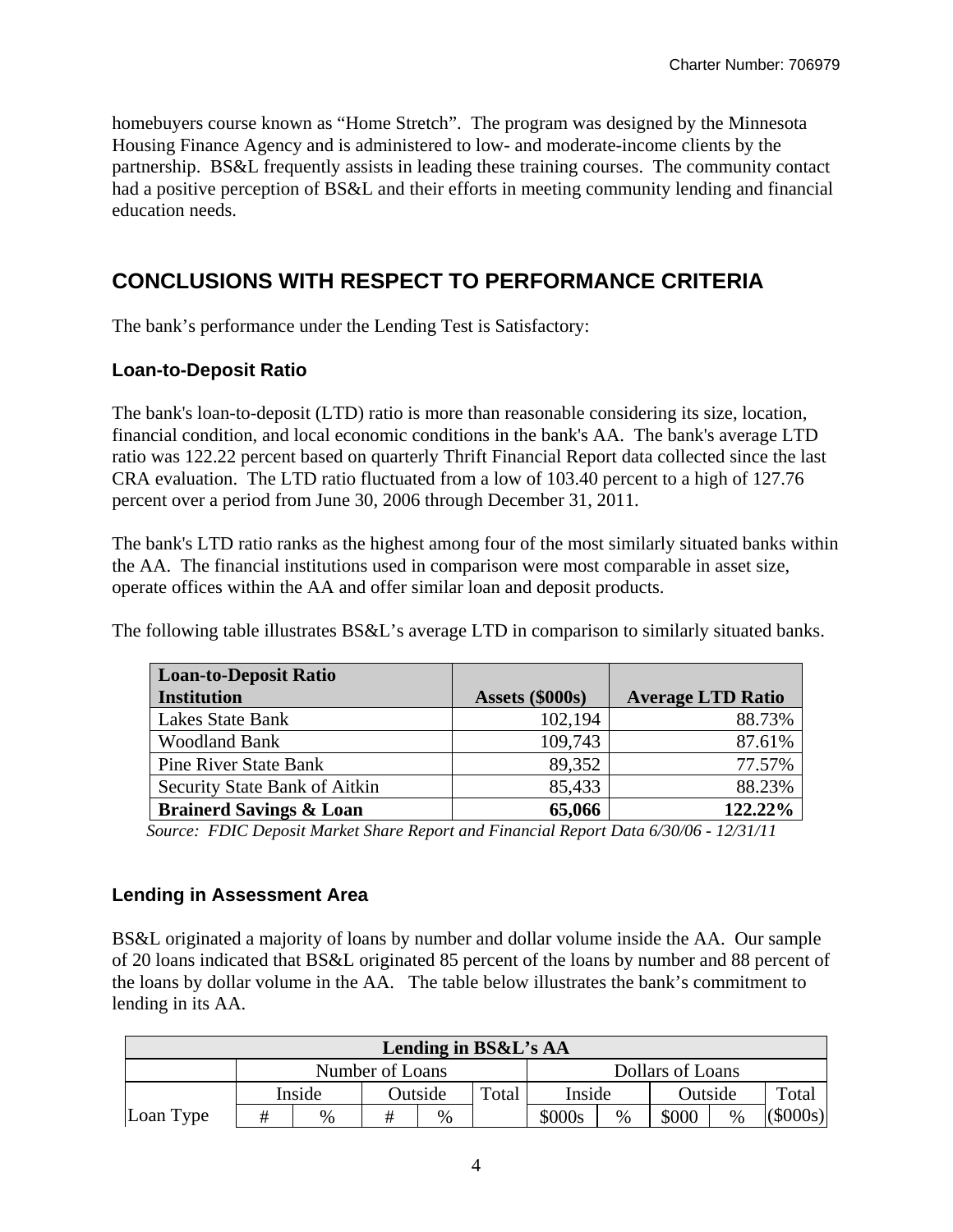| Residential        |     |     |    |         |     |       |     |         |
|--------------------|-----|-----|----|---------|-----|-------|-----|---------|
| <b>Real Estate</b> | 85% | 15% | 20 | \$1,859 | 88% | \$248 | 12% | \$2,106 |
| Loans              |     |     |    |         |     |       |     |         |

 *Source: Residential Real Estate Loan Sample* 

#### **Lending to Borrowers of Different Incomes**

The distribution of borrowers reflects excellent penetration among borrowers of different income. The bank's penetration among low- and moderate-income borrowers compares favorably to the aggregate HMDA lending data for 2010. The table below illustrates the distribution of borrowers across different income levels compared to the aggregate reported (HMDA) data of banks in the AA.

| <b>Borrower Distribution of Residential Real Estate Loans in AA</b><br><b>Compared to Aggregate HMDA Reporting Banks</b> |                                  |                              |                                  |                              |                                  |                              |                                  |                                     |  |  |
|--------------------------------------------------------------------------------------------------------------------------|----------------------------------|------------------------------|----------------------------------|------------------------------|----------------------------------|------------------------------|----------------------------------|-------------------------------------|--|--|
| Income<br>Level of                                                                                                       | Low                              |                              | Moderate                         |                              | Middle                           |                              | Upper                            |                                     |  |  |
| <b>Borrower</b>                                                                                                          |                                  |                              |                                  |                              |                                  |                              |                                  |                                     |  |  |
| Loan Type                                                                                                                | % of HMDA<br>Aggregate<br>Lender | $%$ of<br>Number<br>of Loans | % of HMDA<br>Aggregate<br>Lender | $%$ of<br>Number<br>of Loans | % of HMDA<br>Aggregate<br>Lender | $%$ of<br>Number<br>of Loans | % of HMDA<br>Aggregate<br>Lender | $%$ of<br><b>Number</b><br>of Loans |  |  |
| Residential<br><b>Real Estate</b><br>Loans                                                                               | 6.57%                            | 25.0%                        | 14.68%                           | 35.0%                        | 17.53%                           | 15.0%                        | 50.13%                           | 25.0%                               |  |  |

*Source: Loan Sample; 2000 Aggregate HMDA Data (HMDA "income data not reported"= 11%)* 

BS&L's lending to borrowers of different income levels are consistent with the demographics of the bank's AA. The table below illustrates the distribution of borrowers across different income levels compared to the AA's demographics.

| <b>Borrower Distribution of Residential Real Estate Loans in AA</b><br><b>Compared to Census Tract Distribution</b> |          |          |          |          |           |          |          |               |  |  |
|---------------------------------------------------------------------------------------------------------------------|----------|----------|----------|----------|-----------|----------|----------|---------------|--|--|
| Income                                                                                                              | Low      |          | Moderate |          | Middle    |          | Upper    |               |  |  |
| Level of                                                                                                            |          |          |          |          |           |          |          |               |  |  |
| <b>Borrower</b>                                                                                                     |          |          |          |          |           |          |          |               |  |  |
|                                                                                                                     | % of AA  | $%$ of   | % of AA  | $%$ of   | $%$ of AA | $%$ of   | % of AA  | $%$ of        |  |  |
| Loan Type                                                                                                           | Families | Number   | Families | Number   | Families  | Number   | Families | <b>Number</b> |  |  |
|                                                                                                                     |          | of Loans |          | of Loans |           | of Loans |          | of Loans      |  |  |
| Residential                                                                                                         |          |          |          |          |           |          |          |               |  |  |
| <b>Real Estate</b>                                                                                                  | 18.06%   | 25.0%    | 20.16%   | 35.0%    | 25.06%    | 15.0%    | 36.72%   | 25.0%         |  |  |
| Loans                                                                                                               |          |          |          |          |           |          |          |               |  |  |

*Source: Loan Sample; 2000 Census Demographic Data* 

#### **Geographic Distribution of Loans**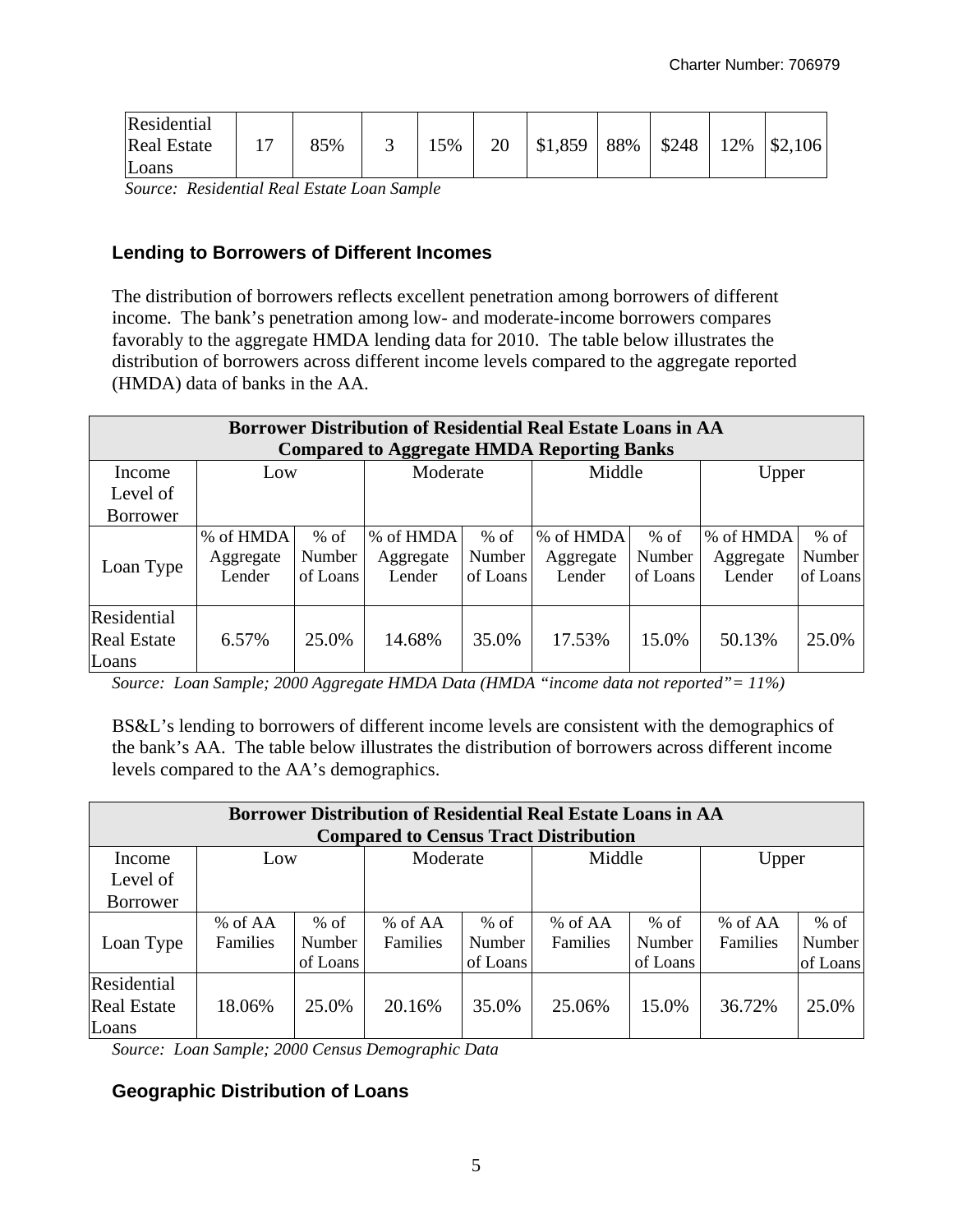The geographic distribution of loans to families in low- and moderate-income areas reflects reasonable dispersion. The aggregate HMDA data mirrors the bank's performance in geographic distribution of loans to borrowers located in different income level tracts. The following table illustrates BS&L's lending in different geographies as compared to aggregate reported HMDA data for banks in the AA.

| <b>Geographic Distribution of Residential Real Estate Loans in AA</b><br><b>Compared to Aggregate HMDA Reporting Banks</b> |                                            |                              |                                            |                              |                                            |                              |                                                   |                              |  |  |
|----------------------------------------------------------------------------------------------------------------------------|--------------------------------------------|------------------------------|--------------------------------------------|------------------------------|--------------------------------------------|------------------------------|---------------------------------------------------|------------------------------|--|--|
| Census Tract<br>Income                                                                                                     | Low                                        |                              | Moderate                                   |                              | Middle                                     |                              | Upper                                             |                              |  |  |
| Level                                                                                                                      |                                            |                              |                                            |                              |                                            |                              |                                                   |                              |  |  |
| Loan Type                                                                                                                  | % of HMDA<br>Aggregate<br>Lender<br>Tracts | $%$ of<br>Number<br>of Loans | % of HMDA<br>Aggregate<br>Lender<br>Tracts | $%$ of<br>Number<br>of Loans | % of HMDA<br>Aggregate<br>Lender<br>Tracts | $%$ of<br>Number<br>of Loans | % of HMDA<br>Aggregate<br>Lender<br><b>Tracts</b> | $%$ of<br>Number<br>of Loans |  |  |
| Residential<br><b>Real Estate</b><br>Loans                                                                                 | $0.0\%$                                    | $0.0\%$                      | 5.29%                                      | 5.0%                         | 94.71%                                     | 95.0%                        | 0.0%                                              | $0.0\%$                      |  |  |

*Source: Loan Sample; 2000 Aggregate HMDA Data* 

Demographic data shows that 10 percent of owner-occupied homes in the AA are located in moderate-income census tracts; however only 5 percent of loans were found to be originated to borrowers in moderate-income census tracts. This level is below the expected distribution but is reasonable given the limited number of moderate tracts in the AA (two moderate-income tracts of a total 16). Additionally, a 5 percent differential is equal to one loan in our sample. The following table illustrates BS&L's lending in different geographies compared to the amount of owner-occupied housing in the AA.

| Geographic Distribution of Residential Real Estate Loans in AA |                                         |                              |                                           |                              |                                           |                              |                                           |                              |  |  |
|----------------------------------------------------------------|-----------------------------------------|------------------------------|-------------------------------------------|------------------------------|-------------------------------------------|------------------------------|-------------------------------------------|------------------------------|--|--|
| <b>Compared to Census Tract Income Levels</b>                  |                                         |                              |                                           |                              |                                           |                              |                                           |                              |  |  |
| Census Tract                                                   | Low                                     |                              | Moderate                                  | Middle                       |                                           |                              | Upper                                     |                              |  |  |
| Income                                                         |                                         |                              |                                           |                              |                                           |                              |                                           |                              |  |  |
| Level                                                          |                                         |                              |                                           |                              |                                           |                              |                                           |                              |  |  |
| Loan Type                                                      | % of AA<br>Owner<br>Occupied<br>Housing | $%$ of<br>Number<br>of Loans | $%$ of AA<br>Owner<br>Occupied<br>Housing | $%$ of<br>Number<br>of Loans | % of $AA$<br>Owner<br>Occupied<br>Housing | $%$ of<br>Number<br>of Loans | % of $AA$<br>Owner<br>Occupied<br>Housing | $%$ of<br>Number<br>of Loans |  |  |
| Residential<br><b>Real Estate</b><br>Loans                     | $0.0\%$                                 | $0.0\%$                      | 9.97%                                     | 5.0%                         | 90.03%                                    | 95.0%                        | $0.0\%$                                   | $0.0\%$                      |  |  |

*Source: Loan sample; 2000 Census Demographic Data* 

#### **Responses to Complaints**